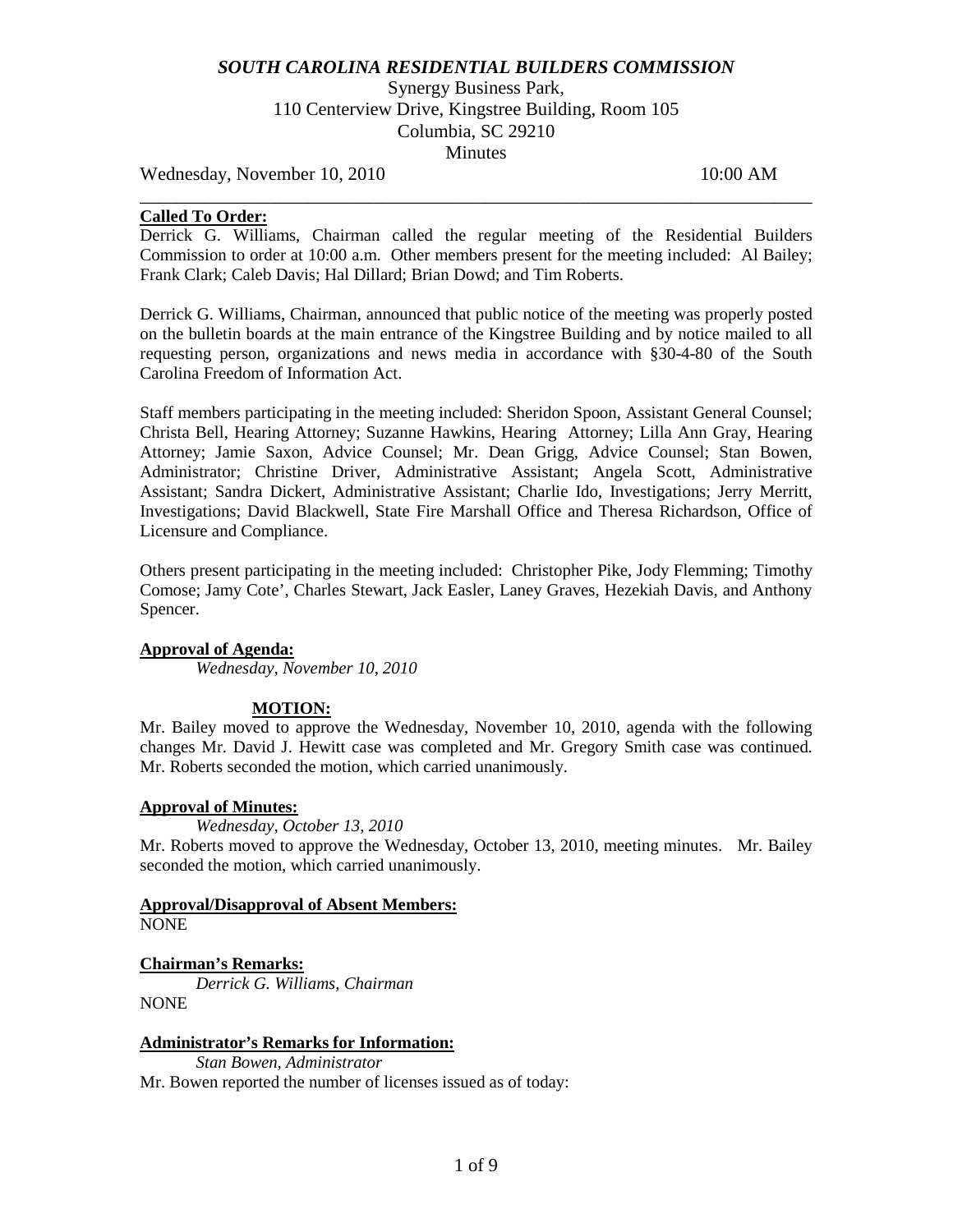| <b>Builders Active: 8372</b>     | <b>Builders Reinstated: 94</b>            |                                 |                                 | <b>Builders License Issued: 31</b>   |
|----------------------------------|-------------------------------------------|---------------------------------|---------------------------------|--------------------------------------|
| <b>COA</b> (Firms) Active: 64    | <b>COA (Firms) Reinstated: 2</b>          |                                 |                                 | COA (Firms) License Issued:          |
|                                  | <b>Electrical Active: 1822</b>            | <b>Electrical Reinstated: 5</b> |                                 |                                      |
| <b>Electrical Issued: 4</b>      | <b>Heating and Air Active: 859</b>        |                                 |                                 | <b>Heating and Air Reinstated: 5</b> |
| <b>Heating and Air Issued: 4</b> | <b>Inspectors Active: 1003</b>            |                                 | <b>Inspectors Reinstated: 5</b> |                                      |
| <b>Inspectors Issued: 4</b>      | <b>Plumbers Active: 1220</b>              |                                 | <b>Plumbers Reinstated: 5</b>   |                                      |
| <b>Plumbers Issued: 0</b>        | <b>Specialty Contractors Active: 8993</b> |                                 |                                 | <b>Specialty Contractors</b>         |
| <b>Reinstated: 36</b>            | <b>Specialty Contractors Issued: 82</b>   |                                 |                                 | <b>Total Licenses Active:</b>        |
| 22333                            |                                           |                                 |                                 |                                      |

# **South Carolina Residential Builder's Portion Pass Report:**

Mr. Bowen presented the Commission with a copy of the PSI Pass Report for the Residential Builders Commission as of October 31, 2010. The report included the following:

| <b>Business Management Law:</b>  | Passed: 22       | Failed: 17       |
|----------------------------------|------------------|------------------|
| <b>Residential Contractor:</b>   | Passed: 23       | <b>Failed: 8</b> |
| <b>Residential HVAC:</b>         | <b>Passed:</b> 1 | <b>Failed: 2</b> |
| <b>SC Home Inspector:</b>        | Passed: 2        | <b>Failed: 4</b> |
| <b>SC Residential Electrical</b> | Passed: 2        | <b>Failed: 3</b> |
| <b>SC Residential Plumbing</b>   | Passed: 0        | <b>Failed: 2</b> |

#### **South Carolina Department of Motor Vehicles:**

Mr. Bowen presented to the Commission a copy of the South Carolina Department of Motor 2010 Vehicles License Plate Renewal Information.

Advisory Opinions: *Sheridon Spoon, Deputy General Counsel*

*Legislative Update: Robert Selman* **NONE** 

OIE Report- Office of Investigations and Enforcement: *Charlie Ido* Mr. Charlie Ido reported the number of investigations as of today:

**Opened Complaints since January 2004:** 5385**Closed Complaints since January 2004**: 5011 **Complaints Open: 37 Forwarded to OGC: 135 Complaints Open since January 2010:** 824 **Complaints Closed:** 536 **Complaints Still Open:** 288

Mr. Ido reported that Office of Investigation and Enforcement would be presenting a workshop titled "Working Together," on December 8, 2010.

OGC Report – Office of General Counsel (Quarterly): NONE

Tracy McCarley – Financial Reports (Quarterly): *Tracy McCarley* NONE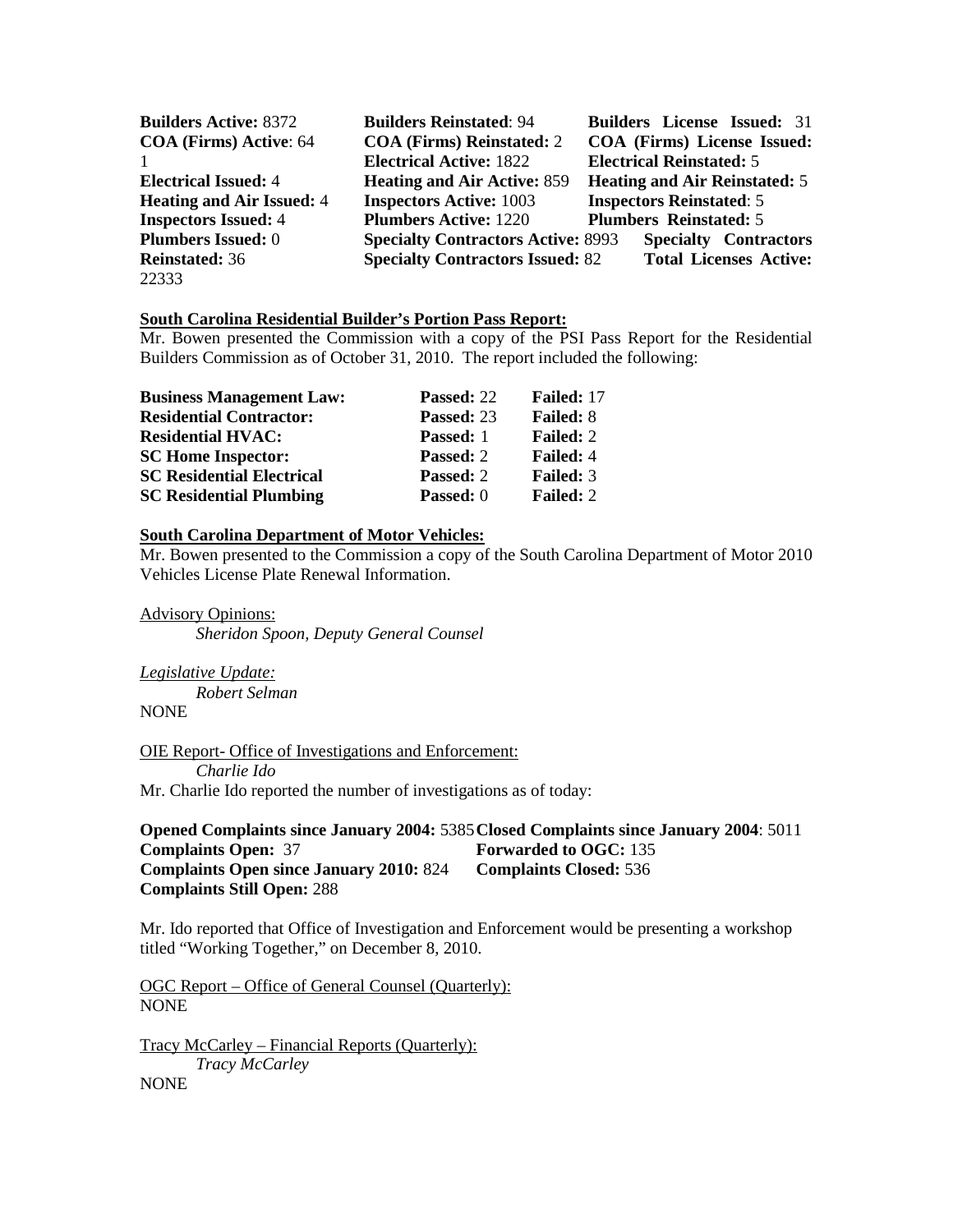Synergy Business Park, 110 Centerview Drive, Kingstree Building, Room 105 Columbia, SC 29210 **Minutes** 

\_\_\_\_\_\_\_\_\_\_\_\_\_\_\_\_\_\_\_\_\_\_\_\_\_\_\_\_\_\_\_\_\_\_\_\_\_\_\_\_\_\_\_\_\_\_\_\_\_\_\_\_\_\_\_\_\_\_\_\_\_\_\_\_\_\_\_\_\_\_\_\_

Wednesday, November 10, 2010 10:00 AM

John Reich, State Fire Marshal – Multi-Purpose Piping: *David Blackwell, State Fire Marshal Office*

Mr. David Blackwell, State Fire Marshal Office informed the Commission that Mr. Reich was unable to attend the meeting and he was present to answer any questions they had regarding the Multi-Purpose Piping.

### **Old Business:**

NONE

### **New Business:**

#### **Recommendations of IRC:**

#### **MOTION:**

Mr. Roberts made a motion to approve the recommendations of the Investigative Review Committee. Mr. Dillard seconded the motion, which carried unanimously.

### **IRC Resolution Guidelines:**

### **MOTION:**

Mr. Bailey made a motion to approve the recommendations of the Investigative Review Committee Guidelines. Mr. Roberts seconded the motion, which carried unanimously.

### **Applications Reviews:**

## *Mr. Hezekiah Davis*

The Commission held an Application Hearing regarding Mr. Hezekiah Davis. Mr. Davis waived his right to counsel and appeared to give testimony.

#### **MOTION:**

Mr. Bailey made a motion to approve Mr. Davis' Grandfather Electrical License. Mr. Roberts seconded the motion, which carried unanimously.

## *(This proceeding was recorded by a court reporter in order to produce a verbatim transcript if requested in accordance with the law.)*

#### *Mr. Michael Ball*

The Commission held an Application Hearing regarding Mr. Michael Ball. Mr. Ball waived his right to counsel and appeared to give testimony.

### **MOTION:**

Mr. Roberts made a motion to approve Mr. Ball's Specialty Contractor's Application. Mr. Clark seconded the motion, which carried unanimously.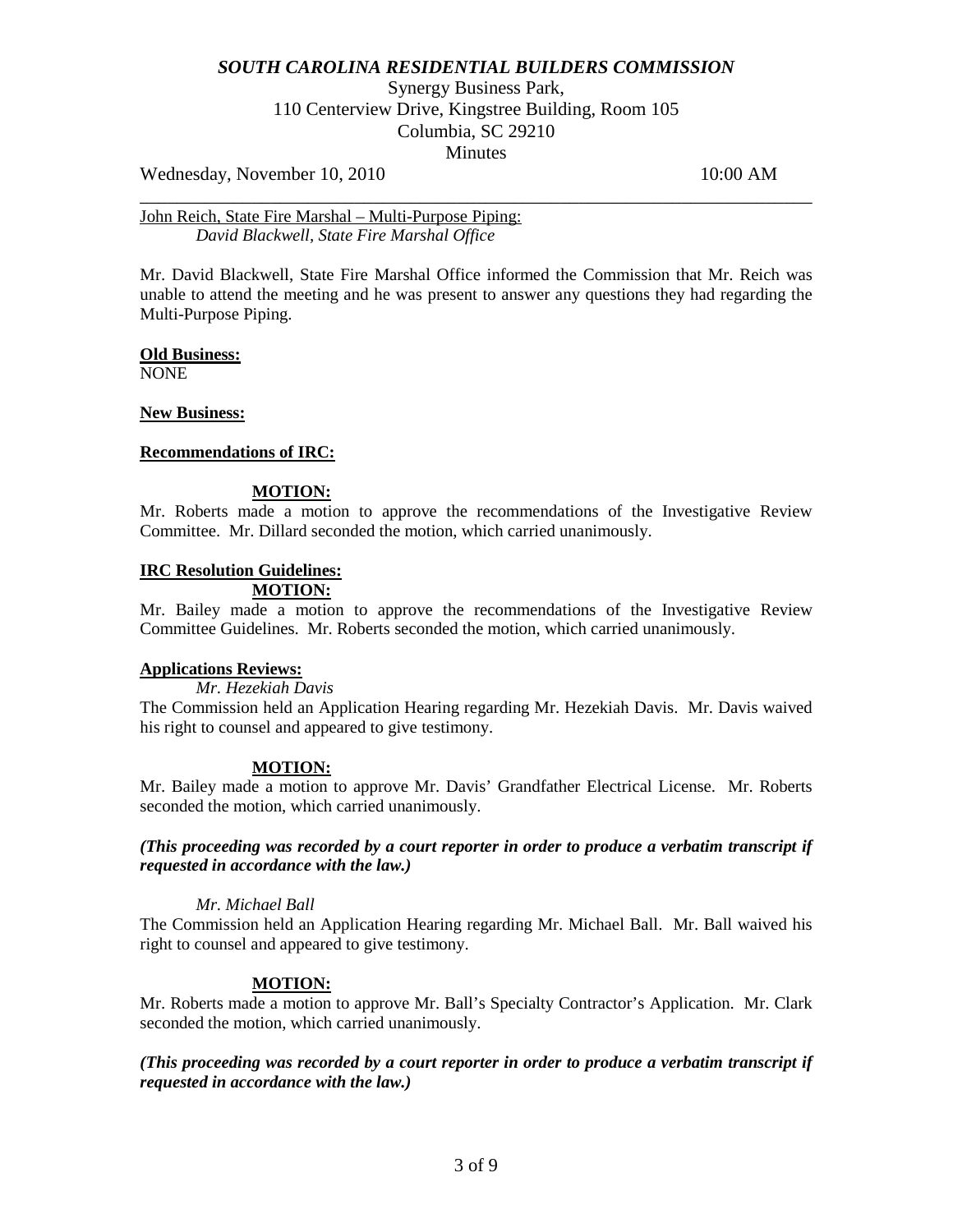### *Mr. Jack Easler*

The Commission held an Application Hearing regarding Mr. Jack Easler. Mr. Easler waived his right to counsel and appeared to give testimony.

#### **MOTION:**

Mr. Dillard made a motion to approve Mr. Easler's Grandfather Plumbing license. Mr. Davis seconded the motion, which carried unanimously.

## *(This proceeding was recorded by a court reporter in order to produce a verbatim transcript if requested in accordance with the law.)*

#### *Mr. Henry M. Harrelson*

The Commission held an Application Hearing regarding Mr. Henry M. Harrelson. Mr. Harrelson waived his right to counsel and appeared to give testimony.

#### **MOTION:**

Mr. Bailey made a motion to approve Mr. Harrelson's Grandfather Plumbing License. Mr. Roberts seconded the motion, which carried unanimously.

### *(This proceeding was recorded by a court reporter in order to produce a verbatim transcript if requested in accordance with the law.)*

#### *Mr. Richard B. Smith*

The Commission held an Application Hearing regarding Mr. Richard B. Smith. Mr. Smith was not present.

The Commission took no action.

## *(This proceeding was recorded by a court reporter in order to produce a verbatim transcript if requested in accordance with the law.)*

#### *Mr. Laney M. Graves*

The Commission held an Application Hearing regarding Mr. Laney M. Graves. Mr. Graves waived his right to counsel and appeared to give testimony.

#### **MOTION:**

Mr. Davis made a motion to approve Mr. Graves' Residential Specialty Contractor's Application. Mr. Dowd seconded the motion, which carried unanimously.

### *(This proceeding was recorded by a court reporter in order to produce a verbatim transcript if requested in accordance with the law.)*

#### *Mrs. Nancy R. Moss*

The Commission held an Application Hearing regarding Mrs. Nancy R. Ross. Mrs. Moss waived her right to counsel and appeared to give testimony.

### **MOTION:**

Mr. Davis made a motion to approve Mrs. Moss to sit for the Residential Builders Examination Mr. Bailey seconded the motion, which carried unanimously.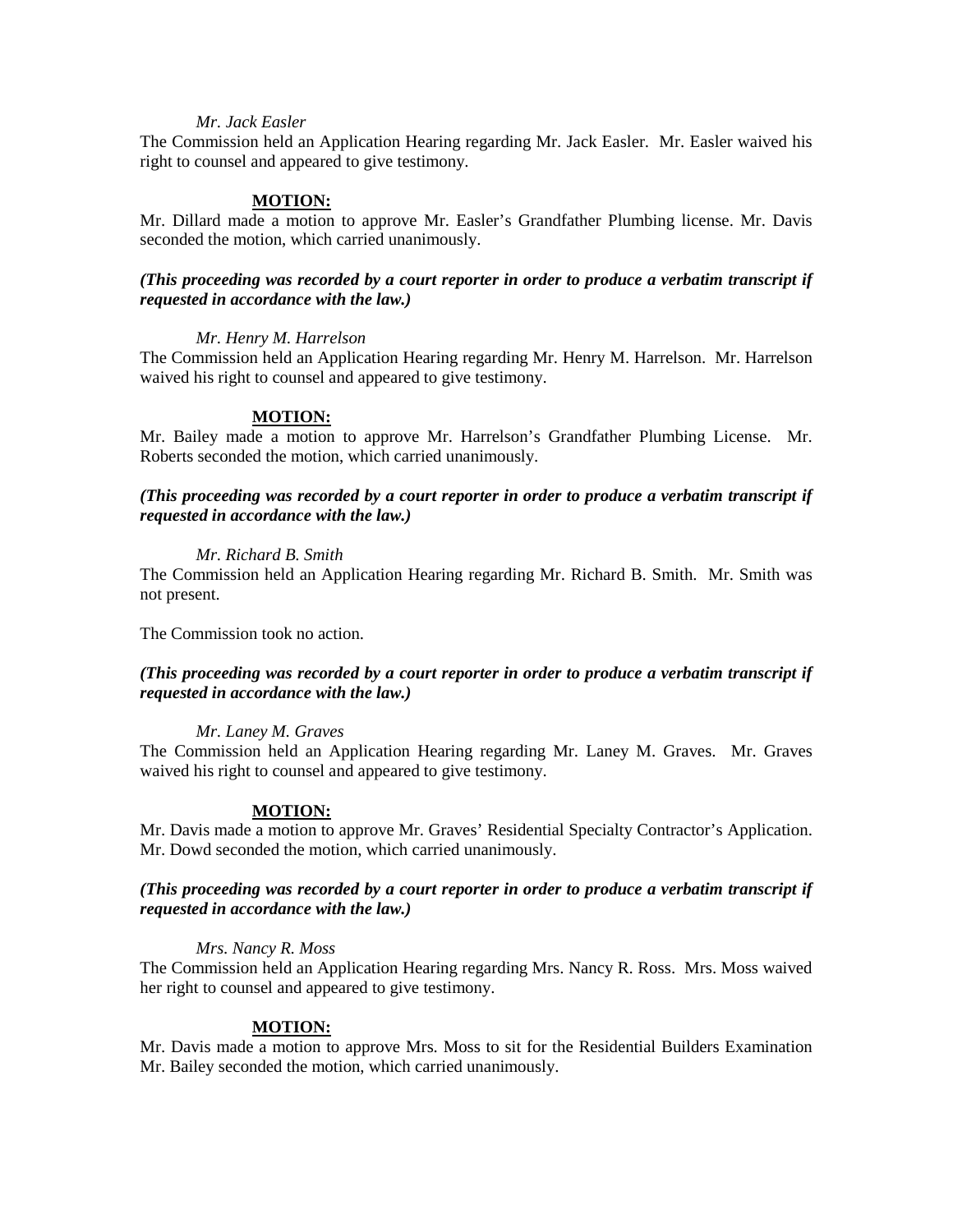Synergy Business Park,

110 Centerview Drive, Kingstree Building, Room 105

Columbia, SC 29210

**Minutes** 

Wednesday, November 10, 2010 10:00 AM

\_\_\_\_\_\_\_\_\_\_\_\_\_\_\_\_\_\_\_\_\_\_\_\_\_\_\_\_\_\_\_\_\_\_\_\_\_\_\_\_\_\_\_\_\_\_\_\_\_\_\_\_\_\_\_\_\_\_\_\_\_\_\_\_\_\_\_\_\_\_\_\_ *(This proceeding was recorded by a court reporter in order to produce a verbatim transcript if requested in accordance with the law.)*

### *Mr. Christopher Pike*

The Commission held an Application Hearing regarding Mr. Christopher Pike. Mr. Pike waived his right to counsel and appeared to give testimony.

## **MOTION:**

Mr. Bailey made a motion to approve Mr. Pike's Residential Builders license; after one year Mr. Pike must furnish to the Commission proof that the judgment filed against him is current; and if he does not provide this information his license will be suspended. Mr. Davis seconded the motion, which carried unanimously.

*(This proceeding was recorded by a court reporter in order to produce a verbatim transcript if requested in accordance with the law.)*

### *Mr. Jodey R. Fleming*

The Commission held an Application Hearing regarding Mr. Jodey R. Fleming. Mr. Fleming waived his right to counsel and appeared to give testimony.

### **MOTION:**

Mr. Dillard made a motion to deny Mr. Fleming's request to retake the Residential Home Inspectors Examination. Mr. Bailey seconded the motion, carried with one nay vote.

## *(This proceeding was recorded by a court reporter in order to produce a verbatim transcript if requested in accordance with the law.)*

### **Citations:**

*Ms. Melissa L. Currie – Case #2010-651* The Commission held a citation hearing regarding Ms. Melissa L. Currie.

## **MOTION:**

Mr. Davis made a motion to approve the citation against Ms. Melissa Currie. Mr. Roberts seconded the motion, which carried unanimously.

## *(This proceeding was recorded by a court reporter in order to produce a verbatim transcript if requested in accordance with the law.)*

*Mr. David Arnold – Case 2010-610*

The Commission held a citation hearing regarding Mr. David Arnold.

## **MOTION:**

Mr. Bailey made a motion to approve the citation against Mr. Arnold. Mr. Dowd seconded the motion, which carried unanimously.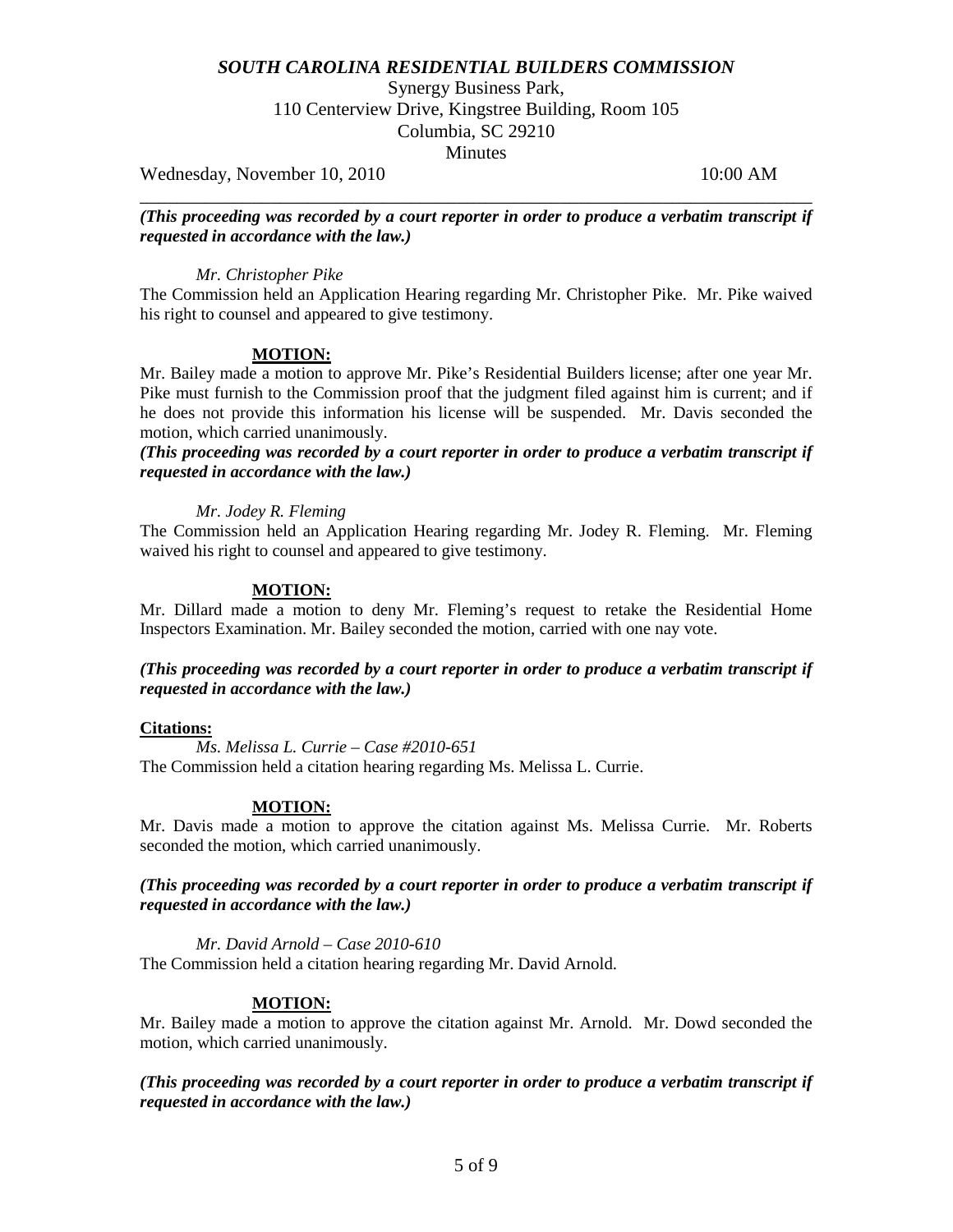*Mr. Kevin Harris – Case 2010-708*

The Commission held a citation hearing regarding Mr. Kevin Harris.

### **MOTION:**

Mr. Davis made a motion to approve the citation against Mr. Harris. Mr. Roberts seconded the motion, which carried unanimously.

### *(This proceeding was recorded by a court reporter in order to produce a verbatim transcript if requested in accordance with the law.)*

*Ms. Anne Scott – Case 2010-619*

The Commission held a citation hearing regarding Ms. Anne Scott.

### **MOTION:**

Mr. Roberts made a motion to approve the citation against Ms. Scott. Mr. Bailey seconded the motion, which carried unanimously.

### *(This proceeding was recorded by a court reporter in order to produce a verbatim transcript if requested in accordance with the law.)*

Residential Fire Sprinklers:

*Mr. Charles Stewart*

Mr. Charles Stewart, Legal Counsel for South Carolina Masters Plumbing Association presented information to the Commission regarding Residential Fire Sprinklers. Attached is a copy of Mr. Stewart's report and become part of the record.

### **Administrative Hearings:**

Hearing Officer's Recommendations: *Mr. Sidney Daughrity – Case 2009-367*

The Commission held an Administrative Hearing regarding Mr. Sidney Daugrity.

## **MOTION:**

Mr. Davis made a motion to approve the Hearing Officer's Recommendations against Mr. Daugrity. Mr. Bailey seconded the motion, which carried unanimously.

*(This proceeding was recorded by a court reporter in order to produce a verbatim transcript if requested in accordance with the law.)*

*Mr. James Hale – Case 2009-402*

The Commission held an Administrative Hearing regarding Mr. James Hale. Mr. Hale was represented by Mr. Chris Spradley, Esquire.

### **MOTION:**

Mr. Roberts made a motion to approve the Hearing Officer's Recommendations against Mr. Hale. Mr. Dowd seconded the motion, which carried unanimously.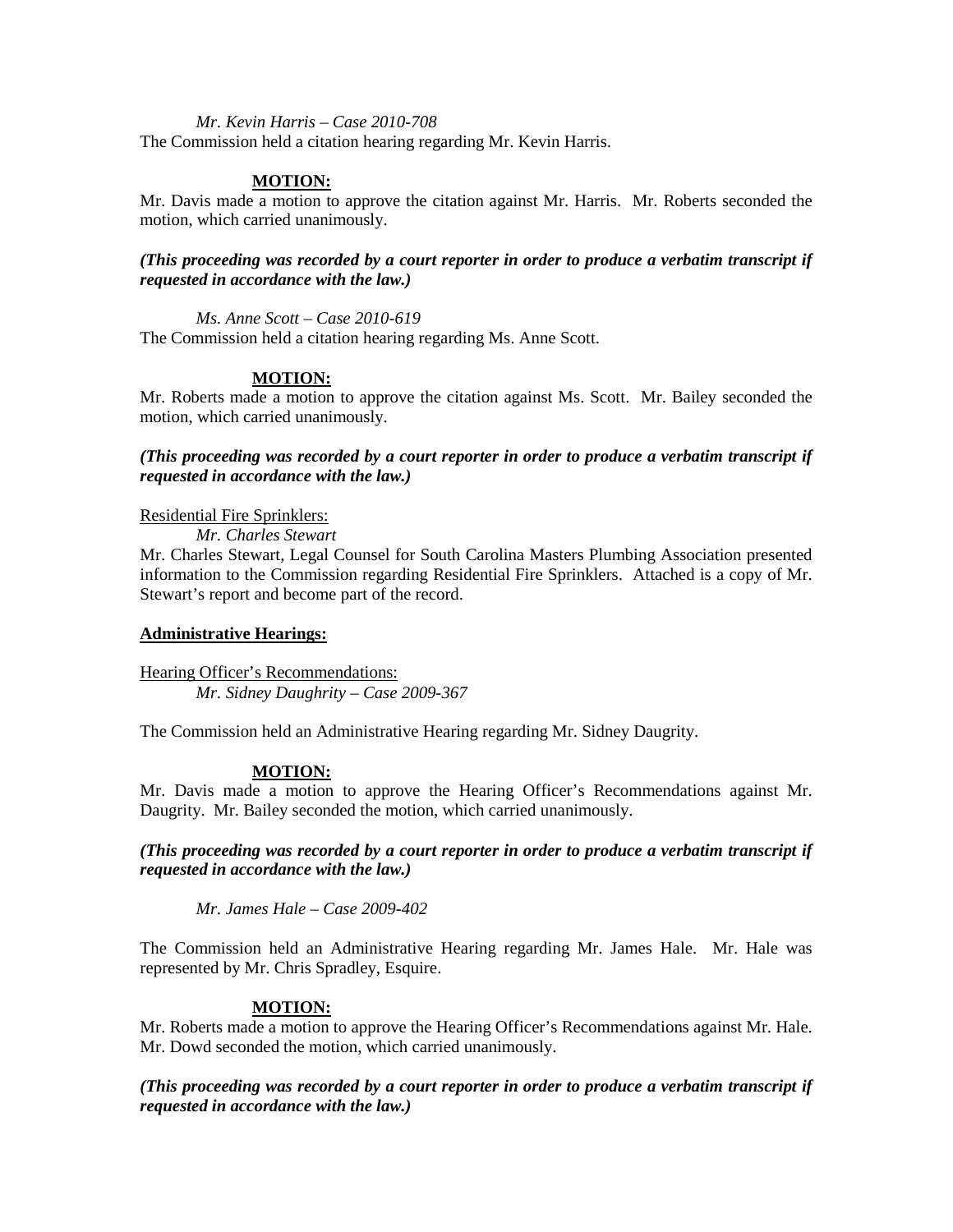Synergy Business Park,

110 Centerview Drive, Kingstree Building, Room 105

Columbia, SC 29210

**Minutes** 

\_\_\_\_\_\_\_\_\_\_\_\_\_\_\_\_\_\_\_\_\_\_\_\_\_\_\_\_\_\_\_\_\_\_\_\_\_\_\_\_\_\_\_\_\_\_\_\_\_\_\_\_\_\_\_\_\_\_\_\_\_\_\_\_\_\_\_\_\_\_\_\_

Wednesday, November 10, 2010 10:00 AM

*Mr. James M. Robbins– Case 2009-775*

The Commission held an Administrative Hearing regarding Mr. James M. Robbins.

## **MOTION:**

Mr. Roberts made a motion to approve the Hearing Officer's Recommendations against Mr. Robbins. Mr. Clark seconded the motion, which carried unanimously.

*(This proceeding was recorded by a court reporter in order to produce a verbatim transcript if requested in accordance with the law.)*

*Mr. Joe Phillips – Case 2009-552*

The Commission held an Administrative Hearing regarding Mr. Joe Phillips. Mr. Phillips was represented by Mr. Chris Spradley, Esquire.

## **MOTION:**

Mr. Roberts made a motion to approve the Hearing Officer's Recommendations against Mr. Phillips. Mr. Dowd seconded the motion, which carried unanimously.

*(This proceeding was recorded by a court reporter in order to produce a verbatim transcript if requested in accordance with the law.)*

*Mr. Bonnie C. Bowers – Case 2009-730*

The Commission held an Administrative Hearing regarding Mr. Bonnie C. Bowers.

### **MOTION:**

Mr. Clark made a motion to approve the Hearing Officer's Recommendations against Mr. Bowers. Mr. Dowd seconded the motion, which carried unanimously.

*(This proceeding was recorded by a court reporter in order to produce a verbatim transcript if requested in accordance with the law.)*

*Mr. Melvin Hallman – Case 2010-38*

The Commission held an Administrative Hearing regarding Mr. Melvin Hallman

## **MOTION:**

Mr. Roberts made a motion to approve Hearing Officer's Recommendations against Mr. Hallman. Mr. Bailey seconded the motion, which carried unanimously.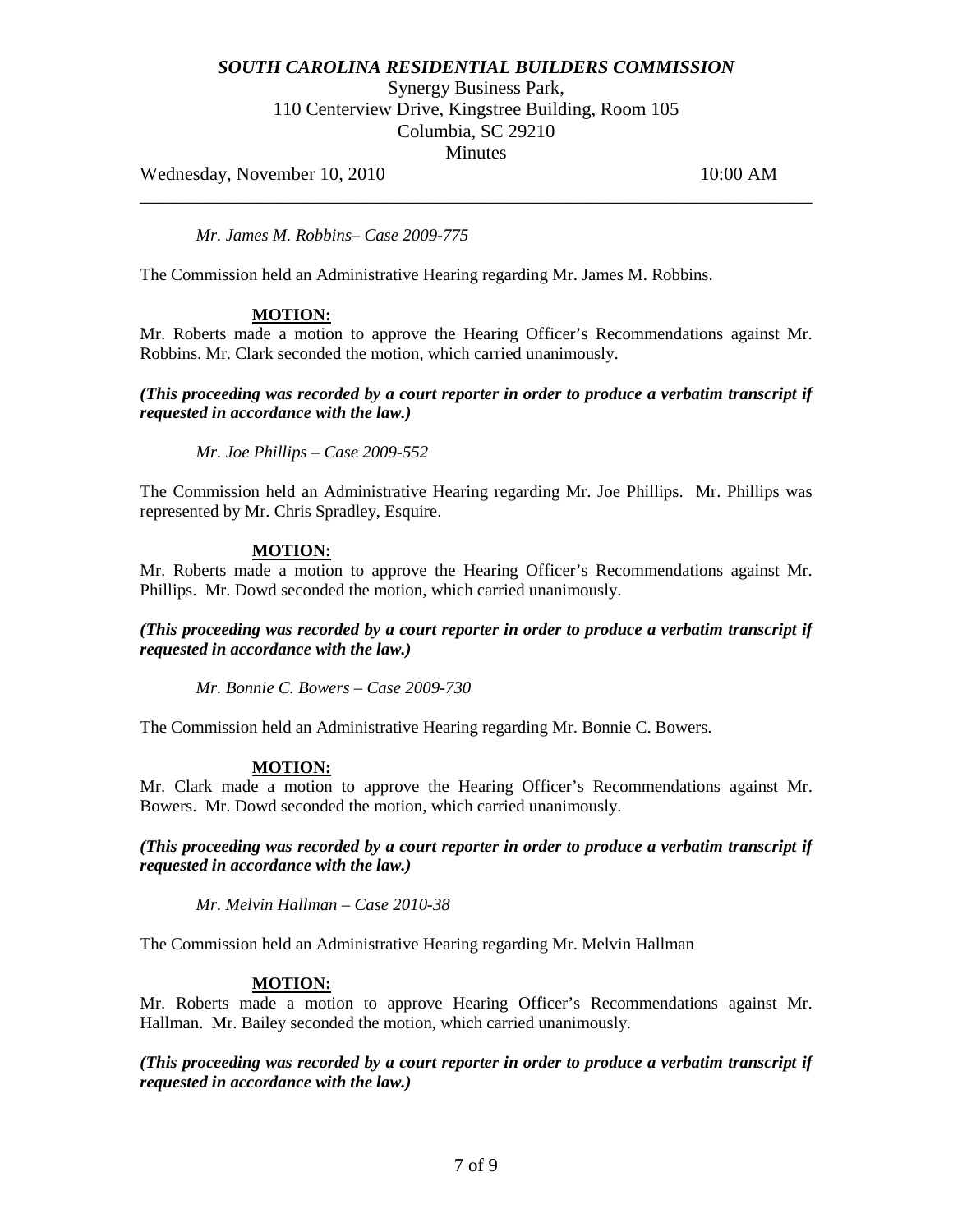*Mr. Brian Atkinson – Case 2010-191*

The Commission held an Administrative Hearing regarding Mr. Brian Atkinson.

### **MOTION:**

Mr. Bailey made a motion to approve the Hearing Officer's Recommendations against Mr. Atkinson. Mr. Dowd seconded the motion, which carried unanimously.

*(This proceeding was recorded by a court reporter in order to produce a verbatim transcript if requested in accordance with the law.)*

*Mr. Steven W. McGuinn – Case# 2008-495*

The Commission held an Administrative Hearing regarding Mr. Steven W. McGuinn. Mr. Roberts asked to be recused because Mr. McGuinn is a business acquaintance.

### **MOTION:**

Mr. Roberts made a motion to approve the Hearing Officer's Recommendations against Mr. McGuinn. Mr. Bailey seconded the motion, which carried unanimously.

*(This proceeding was recorded by a court reporter in order to produce a verbatim transcript if requested in accordance with the law.)*

*Mr. James W. Alston – Case# 2009-565*

The Commission held an Administrative Hearing regarding Mr. James W. Alston.

### **MOTION:**

Mr. Dowd made a motion to approve the Hearing Officer's Recommendations against Mr. Alston. Mr. Clark seconded the motion, which carried unanimously.

*(This proceeding was recorded by a court reporter in order to produce a verbatim transcript if requested in accordance with the law.)*

*Mr. Marc Herbert – Case# 2010-56*

The Commission held an Administrative Hearing regarding Mr. Marc Herbert.

### **MOTION:**

Mr. Bailey made a motion to approve the Hearing Officer's Recommendations against Mr. Herbert but reduce the fine to Five Hundred (\$500.00) Dollars. Mr. Clark seconded the motion, which carried unanimously.

*(This proceeding was recorded by a court reporter in order to produce a verbatim transcript if requested in accordance with the law.)*

**Public Comments:** NONE